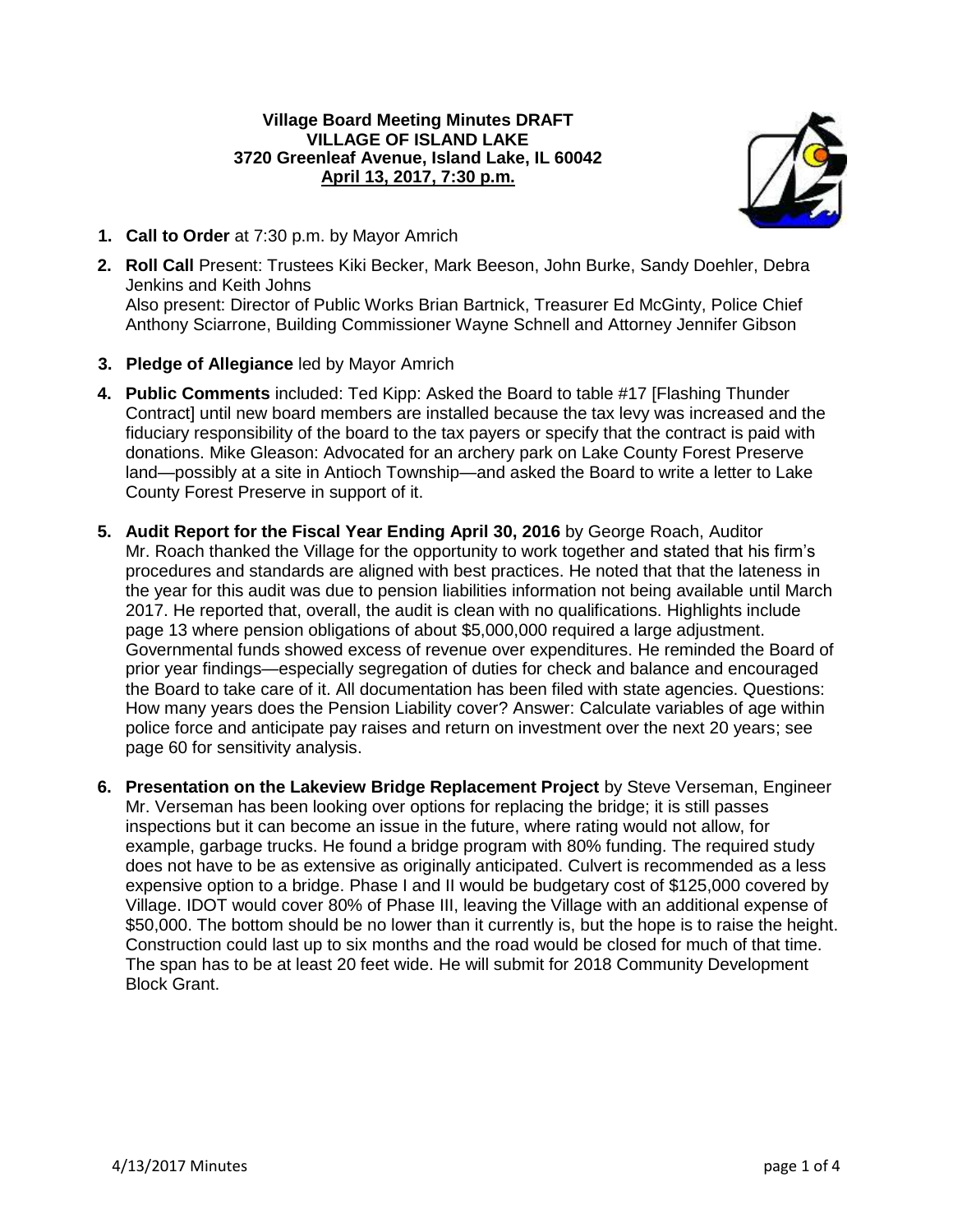# **7. Committee and Department Reports**

- a. Public Works by Trustee Johns
- b. Lakes, Parks, Recreation, and Education by Trustee Jenkins
- c. Economic Development and Grants by Trustee Doehler
- d. Building and Zoning by Trustee Burke
- e. Police, Public Safety, and Ordinances by Trustee Becker
- f. Finance and Administration by Trustee Beeson

# **8. Consent Agenda**

**a. Approval payment of bills totaling: \$330,129.64**

b. **Approval of minutes** from 3/9/17 and 3/23/17 Village Board Meeting Motion to approve the Consent Agenda as stated by Trustee Burke, Second by Trustee Doehler

Ayes: Trustees Becker, Beeson, Burke, Doehler, Jenkins and Johns; Nays: none Motion carried.

**9. Motion to adopt Proclamation recognizing Midwest Organics for their contribution to the Victory Garden**

No vote needed.

### **10. Discussion of Kids to Parks May 20, 2017 Event at Converse Park**

Tina Loos, Events Coordinator, explained that the event is in conjunction with the National Kids to Parks Day. It will include various activities. Police officers and fire fighters to play with the kids.

**11. Motion to authorize Mayor Amrich to request an emergency entrance to Kemper Valve on Darrell Road**

Informational item; no vote needed.

### **12. Motion to approve the sale of the 1986 pontoon boat**

Motion to adopt Proclamation as stated above by Trustee Johns, Second by Trustee Jenkins Discussion: The Village is not able to use the boat. The donor approved the sale. Ayes: Trustees Becker, Beeson, Burke, Doehler, Jenkins and Johns; Nays: none Motion carried.

**13. Motion to approve the sale by sealed bid of the John Deere 410 Backhoe with a minimum bid of \$25,000**

Motion to approve sale of the John Deere 410 Backhoe as stated above by Trustee Becker, Second by Trustee Burke

Discussion: We are in the process of buying another backhoe that has more capacity and we don't need this one. We will save money by purchasing the one from Nunda Township. Ayes: Trustees Becker, Beeson, Burke, Doehler, Jenkins and Johns; Nays: none Motion carried.

**14. Motion to approve the 4-year financing for the 2012 Elgin Crosswind Street Sweeper purchased from Algonquin Township**

Motion to approve the 4-year financing for the 2012 Elgin Crosswind Street Sweeper as stated above by Trustee Beeson, Second by Trustee Jenkins Ayes: Trustees Becker, Beeson, Burke, Doehler, Jenkins and Johns; Nays: none

Motion carried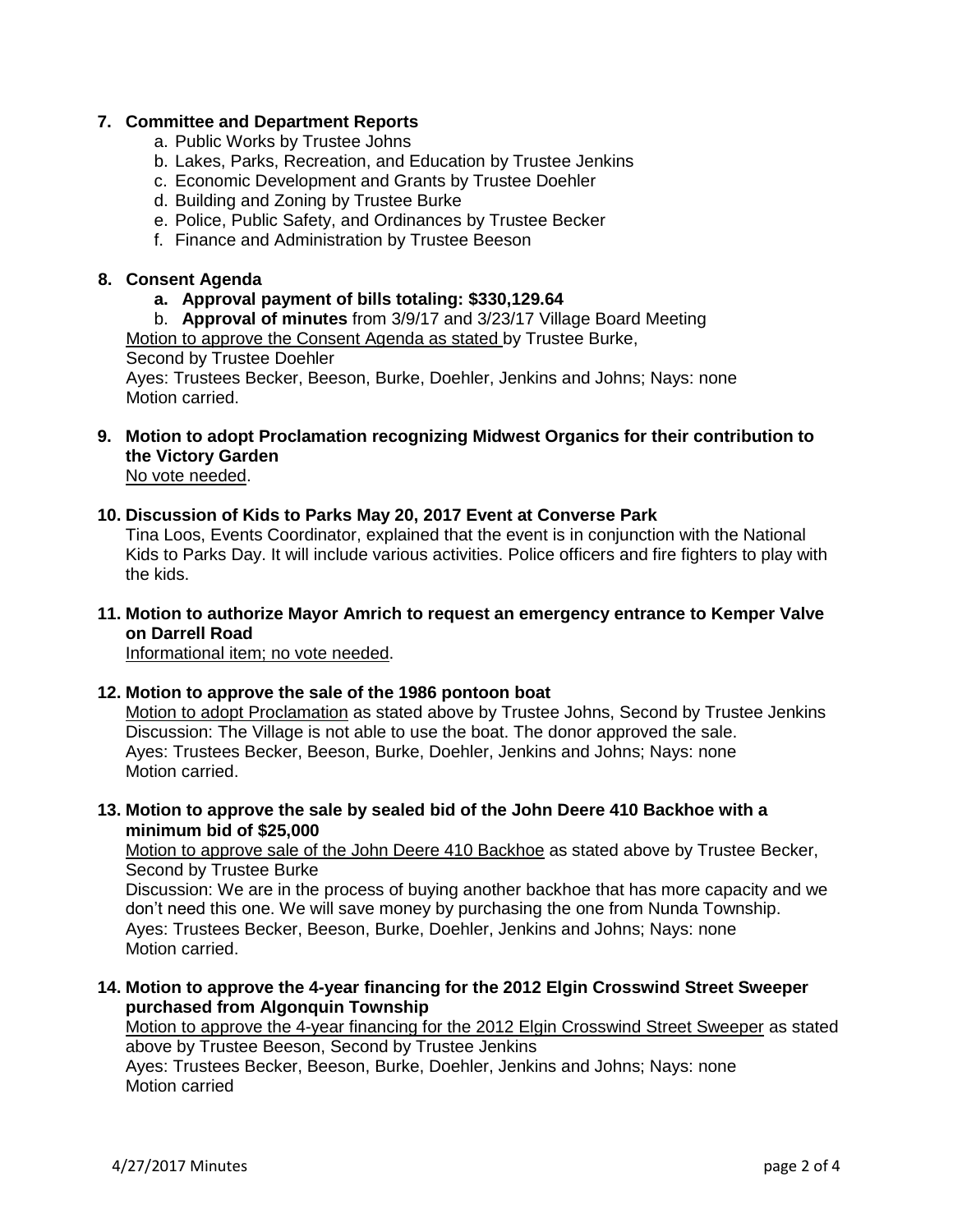**15. Motion to authorize Mayor Amrich to sign Clarke Aquatic Services, Inc. Aquatic Weed and Algae Control Services Agreement**

Motion to authorize Mayor Amrich to sign the Clarke Aquatic Services Inc. Aquatic Weed and Algae Control Services Agreement as stated above by Trustee Jenkins, Second by Trustee Becker

Discussion: We're not approving full amount—only the first treatment. Ayes: Trustees Becker, Beeson, Burke, Doehler, Jenkins and Johns; Nays: none Motion carried

**16. Motion to authorize Mayor Amrich to sign Clarke Mosquito Management, Inc. Environmental Mosquito Management Services**

Motion to authorize Mayor Amrich to sign the Clarke Mosquito Management, Inc. Environmental Mosquito Management Services Agreement as stated above by Trustee Doehler, Second by Trustee Burke Ayes: Trustees Becker, Beeson, Burke, Doehler, Jenkins and Johns; Nays: none Motion carried

**17. Motion to authorize Mayor Amrich to sign the contract with Flashing Thunder Fireworks in the amount of \$17,200.00 for the July 8, 2017 Lakefest Fireworks (with a rain date of July 9, 2017)**

Motion to authorize Mayor Amrich to sign the contract with Flashing Thunder Fireworks as stated above with the understanding that the \$17,200 will be funded by donations, fundraisers and other event revenues by Trustee Beeson, Second by Trustee Jenkins Discussion: Barge cost was left off. The barge needs to be locked in at this time. Attorney Gibson: The Board can authorize the barge deposit in conjunction with the Flashing Thunder contract and approve it next meeting.

Ayes: Trustees Becker, Beeson, Burke, Doehler, Jenkins and Johns; Nays: none Motion carried

# **18. Motion to approve Island Lake Police Department Tow List Agreement**

Motion to approve the Island Lake Police Department Tow List Agreement and to authorize the Chief Sciarrone to execute the Agreement at his discretion

Trustee Doehler, Second by Trustee Burke

Discussion: We are approving the Agreement and allowing the Chief to execute the agreement. Question: Section 2, Item B: If a tow truck breaks down on the way to a tow, can another company be called? Answer: Yes. Non-transfer language means the tow company cannot "subcontract" the tow. If one company is unavailable, the next company on the list will be called. Question: Can companies agree to Section 5 G: Towing fee limit on Village vehicles? Two vendors in attendance responded: Yes.

Ayes: Trustees Becker, Beeson, Burke, Doehler and Jenkins; Nays: Trustee Johns Motion carried

- **19. Mayor Comments** included: Received a call from Eric Dams who has an unnamed client who wants to build a restaurant in Island Lake. Mr. Dams mentioned to the client that we would like a Starbucks in town; Eric will be contacting Starbucks. The Village of Island Lake is hosting the April 26, 2017 McHenry County Council of Governments Meeting; please notify Clerk Cooper if you plan to attend.
- **20. Trustee and Staff Comments** included: Trustee Beeson: The Events Committee met on Monday; Dinner Dance will be at Westridge Banquets on April 22; it is the biggest fireworks fundraiser. The  $4<sup>th</sup>$  of July parade route is under revision; the goal is to keep the distance to